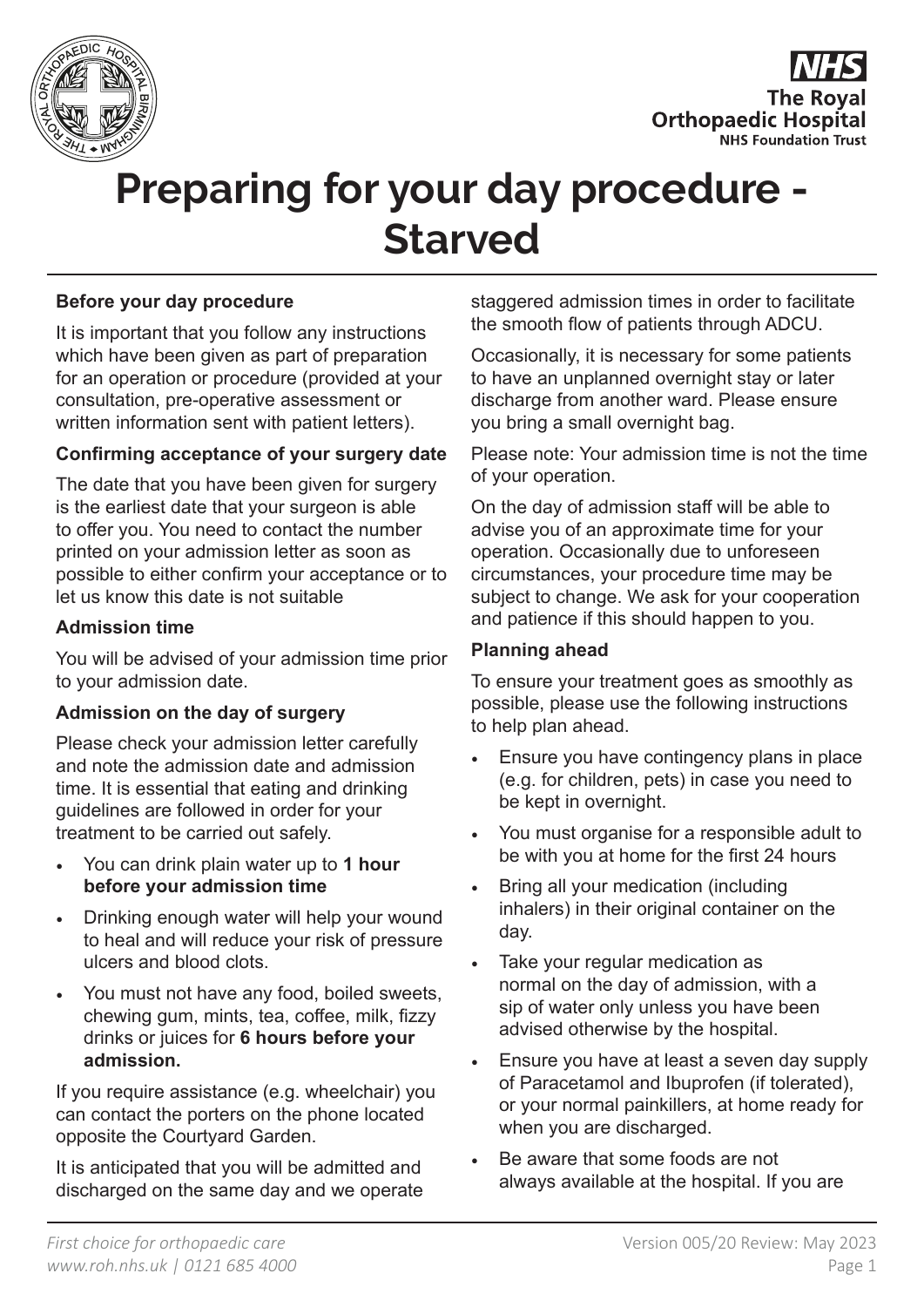

**The Roval Orthopaedic Hospital NHS Foundation Trust** 

# **Preparing for your day procedure - starved**

on a special diet such as gluten free, please bring in some of your own foods.

- Remove make-up, nail varnish and false nails before arrival.
- Come in sensible footwear and loose clothing to allow room for large dressings around the operation site after your procedure.
- Bring a dressing gown and slippers, as you will walk to the theatre department if you are able to.
- Try to refrain from smoking for at least 1 week before your operation.
- Only bring money for use on the day
- Bring something to read as you may have to wait some time for your procedure.
- Remove all jewellery. Wedding rings may be left on unless your procedure is for that particular hand/arm.

# **Valuable items**

Storage space is very limited in ADCU and on the ward. For the safekeeping of your belongings whilst you are in theatre your luggage will be kept in a lockable locker, measuring length 60cm x width 40cm x height 30cm (23 x 15 x 11 inches). Therefore we ask you to only bring a bag which will fit in to the lockable space.

# **Infection control**

You are encouraged to ask any member of staff to clean their hands before touching you. Our Infection Control Team works alongside all staff to promote best practice, but there are some things you can do yourself to reduce the risk of infection to you and other patients.

- Eat a healthy balanced diet and drink plenty of water.
- In order to reduce the risk of infection and

give you the best possible outcome we would ask that you take a hot soapy bath or shower on the night before surgery and the morning of surgery, including washing your hair.

- Do not use deodorant spray, body lotion or perfume.
- Please ensure you wear a full set of clean clothes for admission.
- Clip your nails.
- Remove any nail polish from fingers and toes.
- Do not shave the area of surgery.
- Only bring in essential items with you so your bed space remains clean.
- There is a no flowers policy at the ROH.
- Always wear slippers or light shoes.
- Inform the nurse if your dressing is wet or loose.
- Never share your toiletries.
- Never sit on other patient's beds or chairs.

# **Pain**

When you go home you will be given pain killers if you need them. Information on how to take your painkillers will also be given to you. If your need more pain killers after you have used these, you will need to see your GP who will discuss further pain relief with you.

# **Nutrition**

Having a varied and balanced diet is important pre and post surgery to aid with recovery and to reduce risks of complications. A good target is to aim for  $\frac{1}{4}$  of your plate being a protein source, ¼ complex carbohydrate (wholegrain rice, wholemeal bread, wholemeal pasta etc.) and ½ vegetables. When choosing meat protein sources, try to pick lean cuts and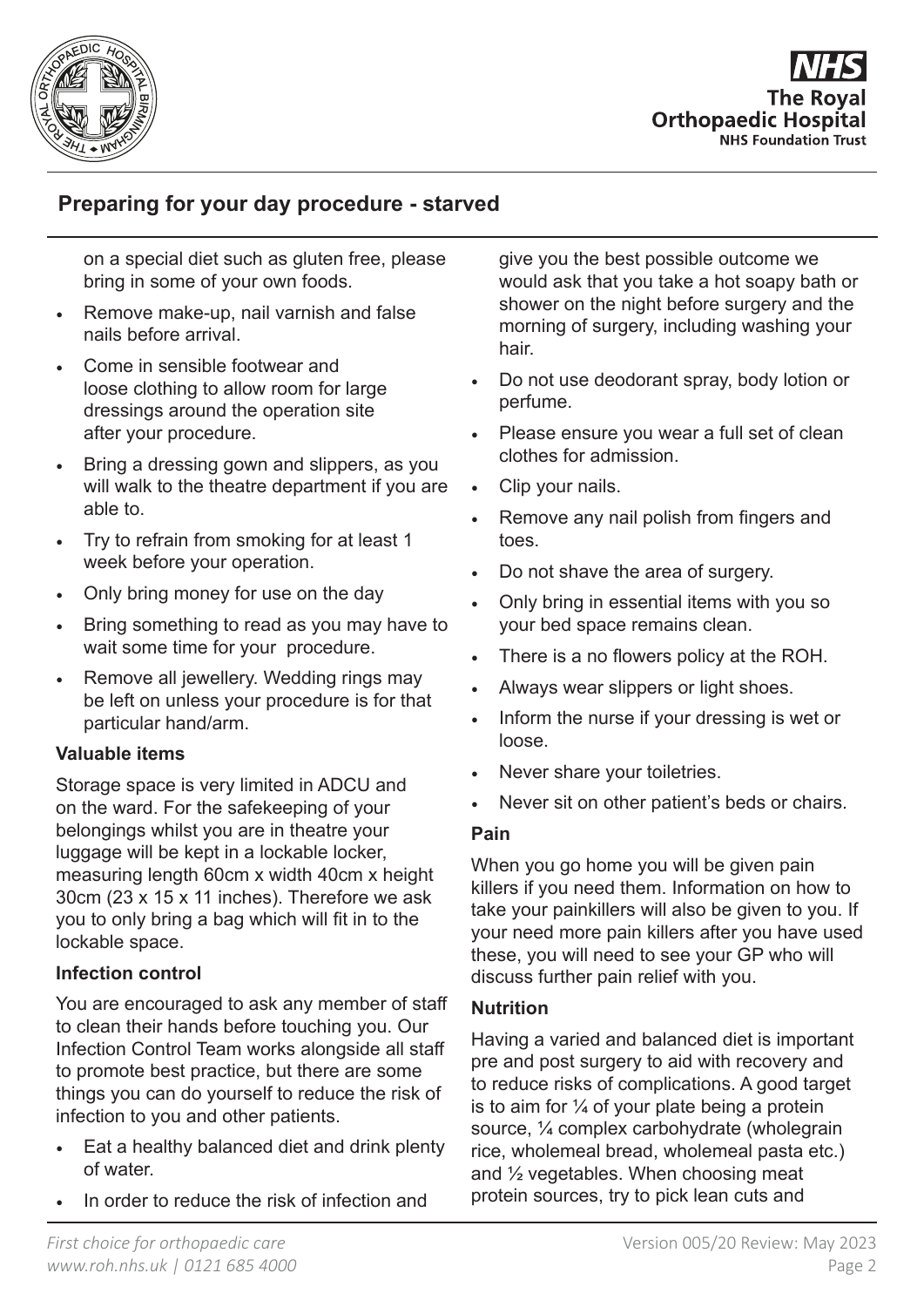

**The Roval Orthopaedic Hospital NHS Foundation Trust** 

# **Preparing for your day procedure - starved**

prepare products by grilling, baking or steaming rather than frying or roasting. Non-meat sources of protein include eggs, milk products, lentils, beans and tofu. It is also important to incorporate 5 portions of fruit and vegetables per day into your diet as these provide essential vitamins, minerals and fibre required for wound healing and to help avoid complications such as constipation.

# **What are hospital-associated blood clots?**

A hospital-associated blood clot occurs in patients when they are in hospital, and up to ninety days after a hospital admission.

There are two kinds:

1. Deep vein thrombosis (DVT): a DVT is a blood clot (also known as a thrombosis) that forms in a deep vein, most commonly in your leg or pelvis. It may cause no symptoms at all or cause swelling, redness and pain.

2. Pulmonary embolism (PE): If a clot becomes dislodged and passes through your blood vessels it can reach your lungs, this is called a PE. Symptoms include coughing (with blood stained phlegm), chest pain and breathlessness. If left untreated a PE can lead to death.

Health professionals use the term venous thromboembolism (VTE), to cover both DVT and PE. If you develop any of these symptoms either in hospital or after your go home, please get medical advice immediately.

# **Are blood clots common?**

Blood clots occur in the general population in about one in 1000 people every year. You may have heard about DVT in people who have been on an aeroplane, but you are much more likely to get a blood clot after going into hospital. About two thirds of all blood clots occur during or after a stay in hospital. Each patients

risk is assessed on admission to hospital. If you are at risk, your doctor or nurse will talk with you about what will be done to offer you protection against clots.

# **Who is at risk?**

Any unwell adult admitted to hospital is at risk. Other examples of factors that put people at greater risk include:

- having an operation
- a previous clot
- a recent diagnosis of cancer
- certain 'sticky blood' conditions such as antiphospholipid syndrome or Factor V Leiden
- being overweight
- being immobile
- oestrogen-containing contraceptives and hormone replacement
- significant injury or trauma
- during and after pregnancy

# **What can be done to reduce my risk?**

Inflatable sleeves: You may be asked to wear calf or foot pumps; special inflatable sleeves around your legs or feet while you are in bed or sat still in a chair. These will inflate automatically and provide pressure at regular intervals, increasing blood flow out of your legs.

Stockings: In hospital, you might be measured and fitted with anti-embolism stockings for your legs. You should be shown how to wear them and told to report any new pain or discomfort in your feet or legs. You should remove your stockings for a short time every day so that you can have a wash and check for any skin problems.

Blood thinners: Most patients at risk will be prescribed a small dose of an anticoagulant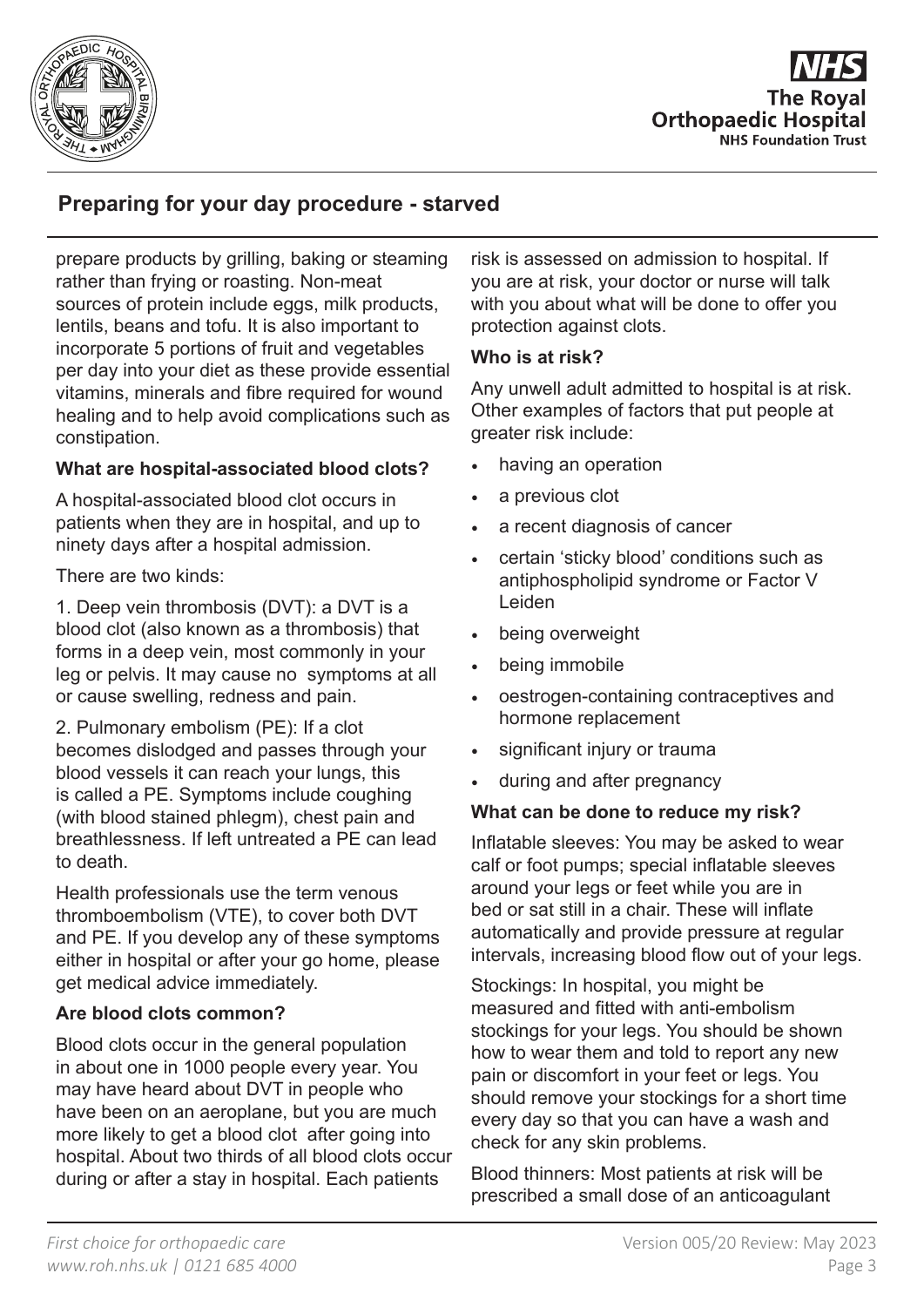

**The Roval Orthopaedic Hospital NHS Foundation Trust** 

# **Preparing for your day procedure - starved**

(blood thinner). These reduce the chance of having a blood clot by thinning your blood slightly. If you need to take these medicines when you leave hospital, you will be told how long to take them for. The blood thinner most often used is a type of heparin, which is given by injection. Please be aware that some 'blood thinners' are derived from animal origins, please discuss with your nurse or doctor if this is a concern to you.

There may be reasons why some of the above are not suitable for you. To be effective, these methods of prevention must be used correctly and the course prescribed completed. If you have any questions or concerns, please ask your doctor or nurse.

# **What can I do to help myself?**

If possible, before coming into hospital:

- Talk to your doctor about contraceptive or hormone replacement therapy. Your doctor may consider stopping them in the weeks before an operation and will provide advice on temporary use of other methods if your usual contraceptive is stopped.
- Keep a healthy weight.
- Do regular exercise
- physiotherapist for more information
- Ask your doctor or nurse: "What is being done to reduce my risk of clots?"
- Drink plenty of fluid to keep hydrated.

When in hospital:

- Keep moving or walking and get out of bed as soon as you are able after an operation – ask your nurse or physiotherapist for more information.
- Ask your doctor or nurse: "What is being done to reduce my risk of clots?"
- Drink plenty of fluid to keep hydrated.

# **What happens when I go home?**

You will be informed about when and where your discharge will take place.

Until you return to your usual level of activity, you may need to wear anti-embolism stockings after you go home. Your nurse will tell you how to put them on and what you should check your skin for. If you need to continue anticoagulation injections at home, your nursing team will provide information and teach you how to do this. If you have any concerns make sure you speak to a nurse before you leave. It is important that you complete the prescribed course. If you develop any sign or symptoms of a clot at home, seek medical advice immediately, either from your General Practitioner (GP) or your nearest hospital's emergency department.

# **Further information**

Please ask your doctor or nurse for more information.

- NHS Choices website patient information on blood clots. Visit www.nhs.uk/thrombosis
- Patient Advice and Liaison Service (PALS) – To make comments or raise concerns about the Trust's services, Contact 0121 685 4128
- NHS 111– Offers health information and advice from specially trained nurses over the phone 24 hours a day.

# **Car parking**

Parking is available at gate entrance A and C. Further information about parking can be found on our website www.roh.nhs.uk

# **Confidentiality**

The Trust is committed to keeping your information safe and secure, and to protecting your confidentiality. For more information about